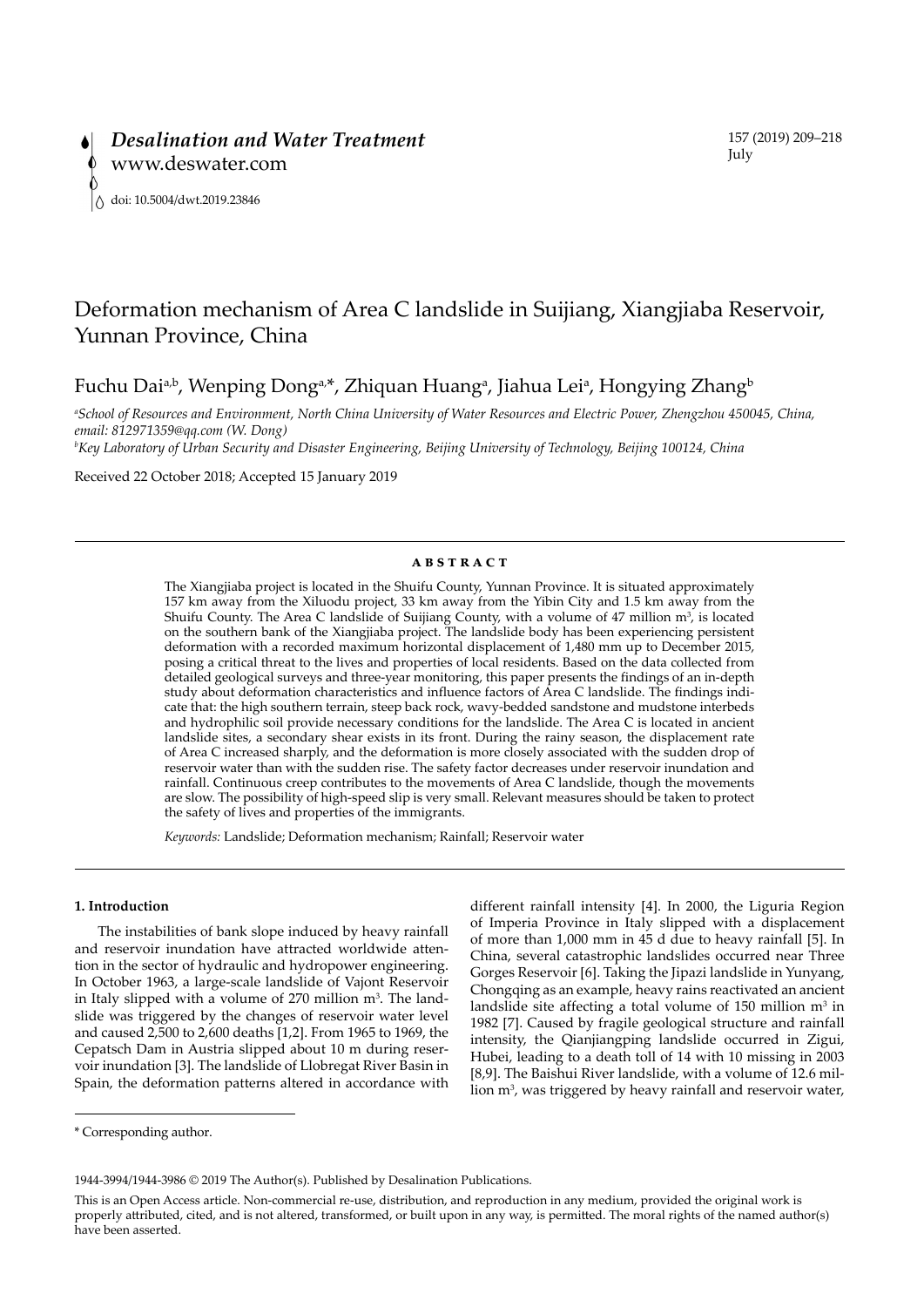then blocked the road in 2007 [10,11]. In June 2007, rainfall and the drop of reservoir water caused the Baijiabao landslide slipped with a volume of 9.9 million  $m^3$  [12,13]. The Shuping landslide began to deform as soon as the Three Gorges Reservoir impounded in 2003, and the change of reservoir water and heavy rainfall accelerated the deformation [14–16]. Affected by heavy rainfall and decrease of reservoir water, the Woshaxi landslide caused persistent deformation; the Gongjiafang landslide in Wushan and the Bazimen landslide in Zigui, which were affected by reservoir water and heavy rainfall, caused great deformation in 2009 [12,17,18]. Fortunately, no losses were incurred to person or property thanks to timely monitoring and early warning. Affected by rainfall intensity and the drop of reservoir water, the Outang landslide slipped with a volume of  $90$  million  $m<sup>3</sup>$ , threatening the lives and properties of about 3,900 people [19].

The Xiangjiaba project is the last power station for the planning of cascade hydropower projects on the Jinsha River [20–25]. It serves as the major project of China's implementation of the "West-East Power Transmission Project", which supplies electricity to the central and eastern parts of China, along with the Sichuan, Chongqing, and Yunnan Provinces. The project is located in Shuifu County, Yunnan Province, about 157 km from the Xiluodu dam, 33 km from the Yibin City and 1.5 km from Shuifu County (Fig. 1). The reservoir has a normal pool level (NPL) of 380 m and a total capacity of 5.158 billion m<sup>3</sup>. The backwater of the reservoir is 156.6 km long. A total of 47 landslides, totaling  $227$  million m<sup>3</sup> in volume were identified.

The northern terrain of the new Suijiang County is higher than the south, which is between the Dawen Creek and Xiaowen Creek extending from the east to the west along the right bank of the Jinsha River. It is divided by Xiaoxi gully and Sifangbei gully into Area A, B, and C from the upstream of the Jinsha River. In early 2011, Area C was leveling up for construction, and the housing construction reached its peak in the same year. In August 2012, the resettlement housing was delivered to immigrants. However, 1 month later, in September, cracks occurred in the floors and walls of some buildings. After impounding the reservoir to the NPL of 380 m in September 2013, cracks appeared in the retaining plates of anti-slide piles in March 2014, and then in other

parts of Area *C* in July 2014, which seriously undermined the safety of lives and properties. Therefore, based on the data of detailed geological survey and three-year monitoring of the Area C, this paper offers an in-depth analysis about the deformation mechanism, and the impact of heavy rainfall and reservoir water changes on landslide occurrences.

# **2. Overview of the landslide site**

The Area C is located in the east of new Suijiang county, with Sifangbei Gully in the west, the Xiaowen Creek in the east and Jinsha River in the north. It is situated before a high mountain in the south, and there is a Jinjiang Road at the foot of the mountain. The southern terrain is higher than the north. It is divided into five parts: Area LMG, Area CP1, Area CP2, Area GBP1, Area GBP2, and Area GBP3. According to the monitoring data, the findings could be summarized as follows: (1) relatively stable areas: Area CP2, Area GBP2, Area GBP3; (2) Active areas: Area LMG, Area CP1, and Area GBP1. Table 1 illustrates the relevant indicators of measuring points with maximum horizontal displacement in different areas.

The active areas cover an area of about 56 ha, and an estimated volume of  $47$  million m<sup>3</sup>. The landslide has a maximum longitudinal length of 2,300 m from north to south and a maximum width of 1,500 m from east to west. There are two deep gullies developed in Area C, namely the No. 7 Gully and the LMG Gully. The No. 7 Gully runs through the whole area with a depth of 3–10 m, and the gully reaches a depth of 20 m in the end. Cracks near the gully are easy to identify, with a trend of NNW-NNE (Ex. LF17). Some cracks reveal dilatant feature. The LMG Gully has a depth of 35 m. Some cracks near the gully have a trend of NE, nearly in line with that of gully itself (Ex. LF7-1, LF7-2). The cracks cover from the north of gully to the south of Jinjiang Road. The cracks, close to the anti-slide piles which are next to Jinjiang Road, demonstrate clearly the left rotational shearing. To the left of LMG Gully there are many NE trend cracks (Ex. LF21), whereas to the right of LMG Gully, next to anti-slide piles D of Jinjiang Road, some cracks occurred during the excavation and demonstrated no evident development thereafter. There are many EW cracks in Area GBP1 stretch to the elevation



Fig. 1. Location of the Xiangjiaba reservoir.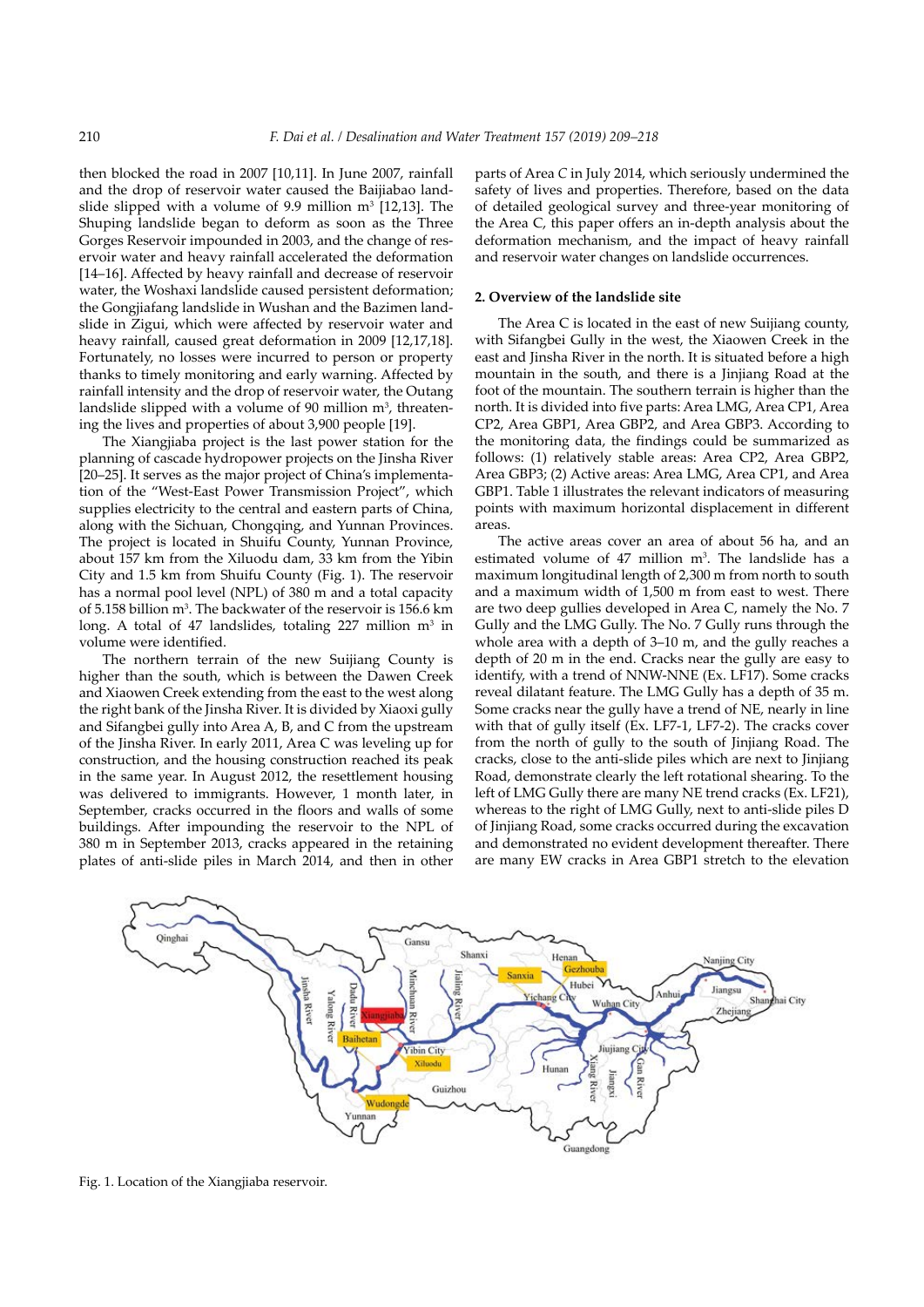| Area            | Maximum deformation rate (mm $d^{-1}$ ) Monitoring point Horizontal displacement (mm) Vertical displacement (mm) |                   |       |     |
|-----------------|------------------------------------------------------------------------------------------------------------------|-------------------|-------|-----|
| LMG 4.13        |                                                                                                                  | <b>TPL29</b>      | 948   | 155 |
| CP <sub>1</sub> | 2.14                                                                                                             | TPC <sub>23</sub> | 848   | 218 |
| GBP1 3.84       |                                                                                                                  | TPC <sub>18</sub> | 1.480 | 545 |

Table 1 Indices of maximum measuring points in active zones

about 610 m, some of those cracks are NW (Ex. LF28-1, LF28-2) (Fig. 2).

The outcropped strata in Area C include the quaternary system and upper Shaximiao Formations of Mid Jurassic (*J*2*s* ). The quaternary system include man-made deposit  $(Q_4^s)$ , alluvium  $(Q_4^{\text{pal}})$ , and colluvium  $(Q_4^{\text{cod}})$ : (1) Man-made deposit (*QS* 4 ): mainly new filled earth such as silt clay blocks, rubbles, etc. with a thickness of 0–23 m; (2) The alluvium ( $Q_4^{\text{pal}}$ ): mainly composed of cobble and gravel, blocks and detritus with sand inclusion, with a thickness of 3–10 m; (3) The colluvium  $(Q_4^{\text{cod}})$ : mainly composed of silt clay blocks and rubbles, loose shallow soil and high density deep soil, the thickness is 30–50 m, and a maximum thickness of 100 m; (4) The  $J_{2s}$  of Jurassic system: mainly composed of purple red and gray purple mud rocks, siltstones and quartz sandstones interbed.

The Area C is a bedding landslide. The altitude of rock in the north of TPC23 is 10°–30°/NW∠3°–25°, and the rock in the south is 10°–50°/NW∠20°–45°. The stratigraphic joint develops well, especially for net fractures in intense-weathered mudstones whose joints are short and small, and dip angle is very steep and filled with argillaceous sediment. Our findings extracted from survey and drilling demonstrate that muddy intercalations and crushing intercalations in the deep bed rock develop well. The muddy intercalations are mainly composed of orange-yellow mudstone debris intercalations, with same shape of clay, and turn into flow plastic or soft flow plastic when they encounter water. And the crushing intercalations are composed of sandstones, mudstone fragments, and orange-yellow mud intercalations, which are strong weathering. The total clay minerals content in muddy intercalations could be 40% with poor permeability, which are easy to be softened with water. The muddy intercalations JC1–JC4 cover an excessive length.

There are 28 measuring points in active areas of Area C, 12 on the surface of Area LMG, 7 on the surface of Area CP1, and 9 on the surface of Area GBP1. In addition, 44 inclinometers are set up in active area, of which 12 are located in the Area LMG, 12 in the Area CP1, and 20 in the Area GBP1. Based on the data of measuring points and inclinometer, we can determine the A-A' section as the main sliding surface (Fig. 3), whose data and curves of inclinometers are shown in Table 2 and Fig. 4.

Five sets samples (S1–S5) were collected from the main sliding zone for test. Several scratches and mirror planes are visible in the undisturbed samples. It comprises of 64%–76% of illite/smectite and 14%–19% of illite. The grain size distribution curves of samples are illustrated in Fig. 5. Saturated ring shear test of disturbed samples were conducted. The results indicate that the cohesion of residual strength is 10.3 kPa, and the frictional angle is 12.8°. The safety factor before reservoir inundation and heavy rainfall is 1.2, while the safety factor would drop to 0.99 thereafter.

# **3. Deformation characteristics of the landslide**

In August 2012, several cracks LF4-LF6 first appeared in LMG Gully. In October 2013, LF23 were found in the center of Jinjiang Road, with a length of 20 m and a width of 3–5 cm The Jinjiang Road cracked later again for several times after being overhauled. In July 2014, LF21 and LF22 emerged. The former one consisted of 8–12 parallel cracks, and the trend was close to NS. The latter one consisted of 4–6 parallel cracks with an angle of N 30°E. Both cracks showed no obvious changes subsequently.

In March 2014, cracks emerged in the retaining plates and the top beam of anti-slide piles C in Area GBP. After repairing in October, cracks occurred once again. In July 2014, the retaining plates of anti-slide piles B cracked. In December 2015, the cracks next to anti-slide piles passed through the top beam, the retaining plates and the road. In July 2014, the cracks of LF28-1 and LF28-2 were about 3–5 cm, and in December 2015, they stretched to about 25 cm.

In July 2014, cracks LF17 were found in Area CP1, with a width of 5 cm. In March 2015, the cracks expanded to about 15 cm, and a subsidence was revealed at its east. In July 2014, LF18-1 was found with a maximum width of about 5 cm, and later the cracks were multiplied. In December 2015, the width of cracks at the center of Area CP1 (LF20-1, LF20-2, LF10, LF20-3, LF20-4, LF20-5) was 0.5–2 cm, with trending towards NE, and showed no obvious changes subsequently. In March 2015, a bulge emerged next to the reservoir bank.

In order to provide early-warning, measuring points and inclinometers were applied to the landslide for long-time professional monitoring. Fig. 2 shows part of measuring points displacement vectors and inclinometers. Table 1 shows the measuring points with the largest accumulated horizontal displacement in the active areas as of December 2015. Figs. 6–8, respectively, demonstrate the horizontal displacement and part of displacement rate of the Area LMG, Area CP1, and Area GBP1.

Subsequently, 12 measuring points and 12 inclinometers were established in Area LMG. Survey of boreholes reveal a wide distribution of colluvium, which can be divided into two sub-layers: (1) silt with gravel layer, with low bearing capacity, high clay content, and poor water permeability; (2) a high content of broken stone, with high porous, well water permeability and high bearing capacity. Fig. 6 shows the horizontal displacement and displacement rate (part of points) of measuring points in Area LMG. It can be seen from the figure that in 2013, the deformation of Area LMG was slow and steady, and then gradually decreased after its displacement rate peak in July 2014. In July 2015, the displacement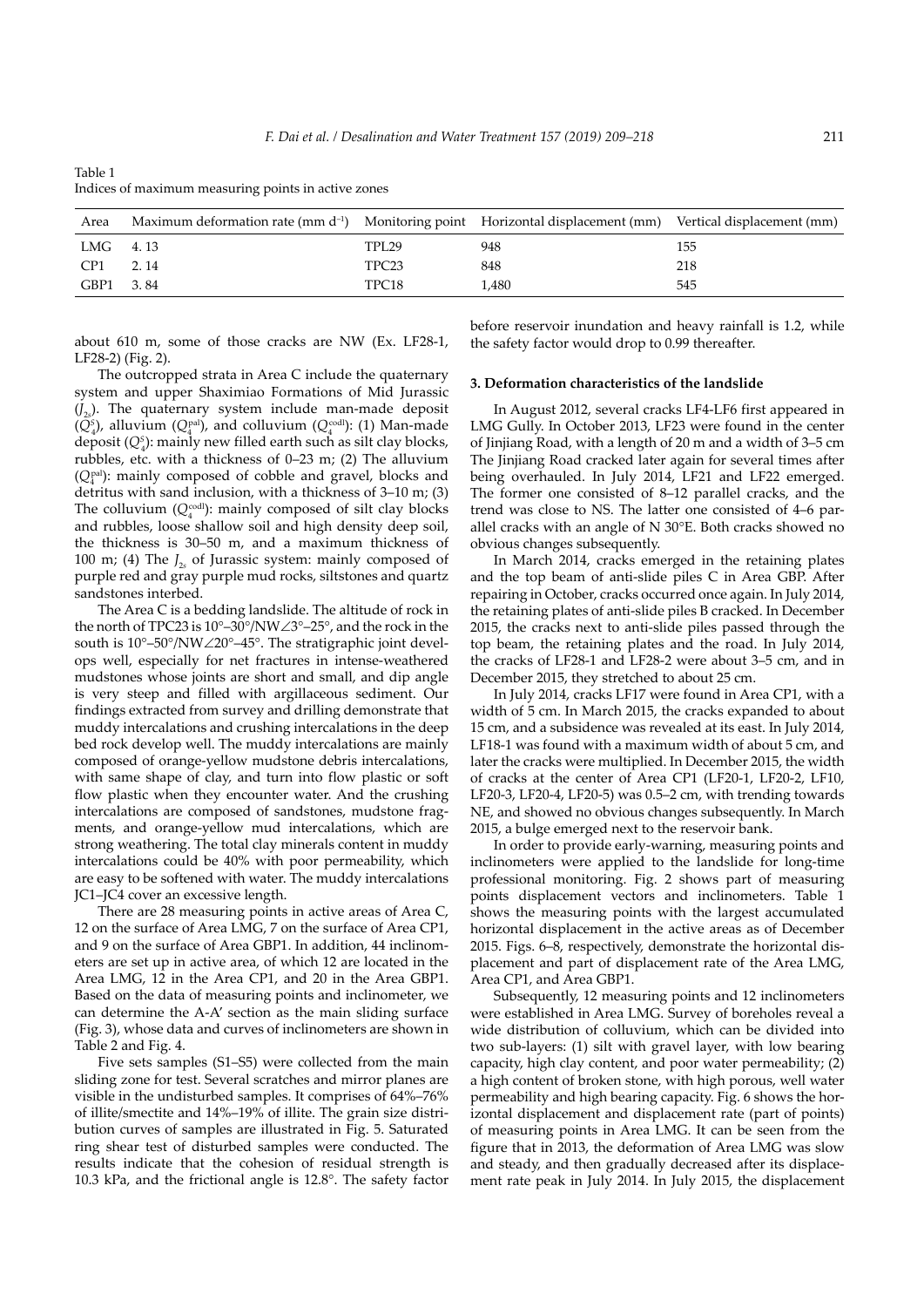

Fig. 2. Geomorphological map of the research site, showing the monitoring network.



Fig. 3. Schematic geological cross-section (A-A') of the landslide.

rate increased once again, but did not exceed the peak value of 2014. The displacement rate of Area LMG fluctuated with time, but the overall trend corresponded to the horizontal displacement. The highest horizontal displacement monitoring point, TPL29, as of December 2015, with a horizontal displacement of 948 mm, a vertical displacement of 155 mm, and a maximum displacement rate of 4.13 mm d–1.

Thereafter, 7 monitoring points and 12 inclinometers were established in Area CP1. Survey of boreholes reveals that the upper part is composed of the  $Q_4^{\text{cod}}$ , with a thickness of 1–100 m. The lower part is muddy intercalations and broken mud belts, with a maximum depth of over 100 m. Fig. 7 shows the horizontal displacement and displacement rate (part of points) of measuring points in Area CP1. In 2013,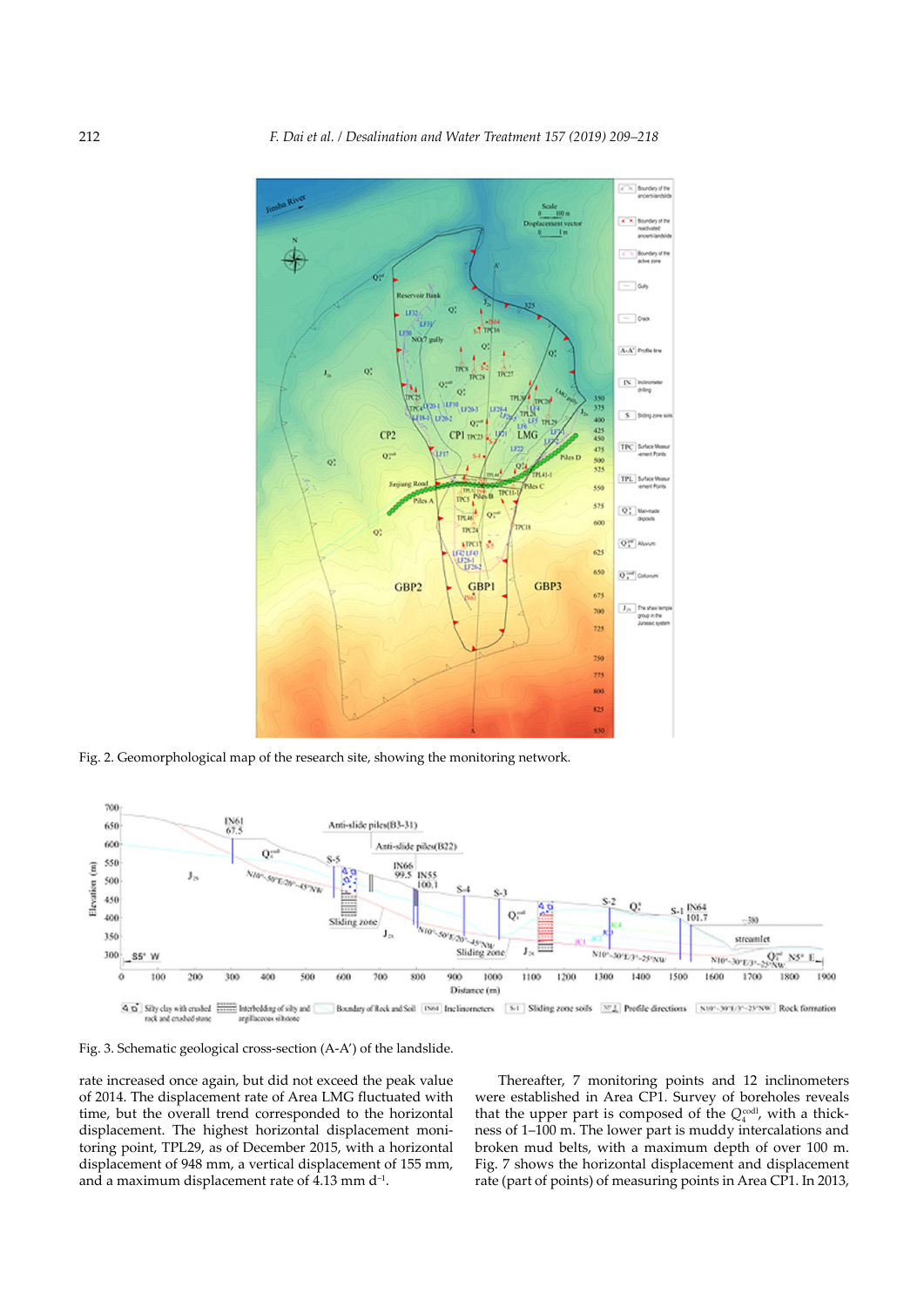Table 2 Configuration of selected inclinometer

| Inclinometer<br>No. | Depth of inclinometer (m) | Mouth elevation of<br>inclinometer (m) | Elevation of sliding<br>plane(m) | Sliding plane<br>displacement (mm) | Ground water<br>level(m) |
|---------------------|---------------------------|----------------------------------------|----------------------------------|------------------------------------|--------------------------|
| <b>IN61</b>         | 67.5                      | 614.86                                 | 567.86                           | 11                                 | 604.46                   |
| IN66                | 99.5                      | 480.7                                  | 390.2                            | b                                  | 476                      |
| <b>IN55</b>         | 100.1                     | 471.9                                  | 387.82                           | 10                                 | 472                      |
| <b>IN64</b>         | 101.7                     | 380.7                                  | 300                              | 16                                 | 380                      |



Fig. 4. Curves of displacement vs. depth indicated by inclinometer.

the deformation was small and the rate was stable. In May 2014, the deformation of each point increased sharply to a peak value. In 2015, the rate soared again, but did not exceed the maximum rate of 2014. Therefore, we may conclude that the overall displacement rate of Area CP1 was significantly volatile. The monitoring point, TPC23, with the highest horizontal displacement 848 mm as of December 2015, with a vertical displacement of 218 mm, and a maximum displacement rate of  $2.14$  mm d<sup>-1</sup>.

In Area GBP1, 9 measuring points and 20 inclinometers were established. Survey of boreholes reveal a wide distribution of colluvium, which can be divided into two sub-layers: (1) silt with gravel layer, with low bearing capacity, high clay content and poor water permeability; (2) a high content of broken stone, with high porous and well water

permeability, the underlying rock mass is  $J_{2s}$  mudstone, which is relatively broken, with a high content of siltized intercalation, a rock inclination of 20°–45° which is moderate to strong weathering. Fig. 8 illustrates the horizontal displacement and displacement rate (part of points) of measuring points in Area GBP1. The deformation is relatively stable in 2013, and the trend in 2014 and 2015 is similar to that of Area LMG. The maximum displacement rate in 2015 is less than the peak value in 2014. The monitoring point, TPC18, with the highest horizontal displacement 1,480 mm as of December 2015, with a vertical displacement of 545 mm, and a maximum displacement rate of 3.84 mm d–1.

In 2013, the deformation of active areas increased slowly with a rather stable rate, and the displacement rate of the Area LMG, Area CP1, and Area GBP1 were 0.62, 0.44, and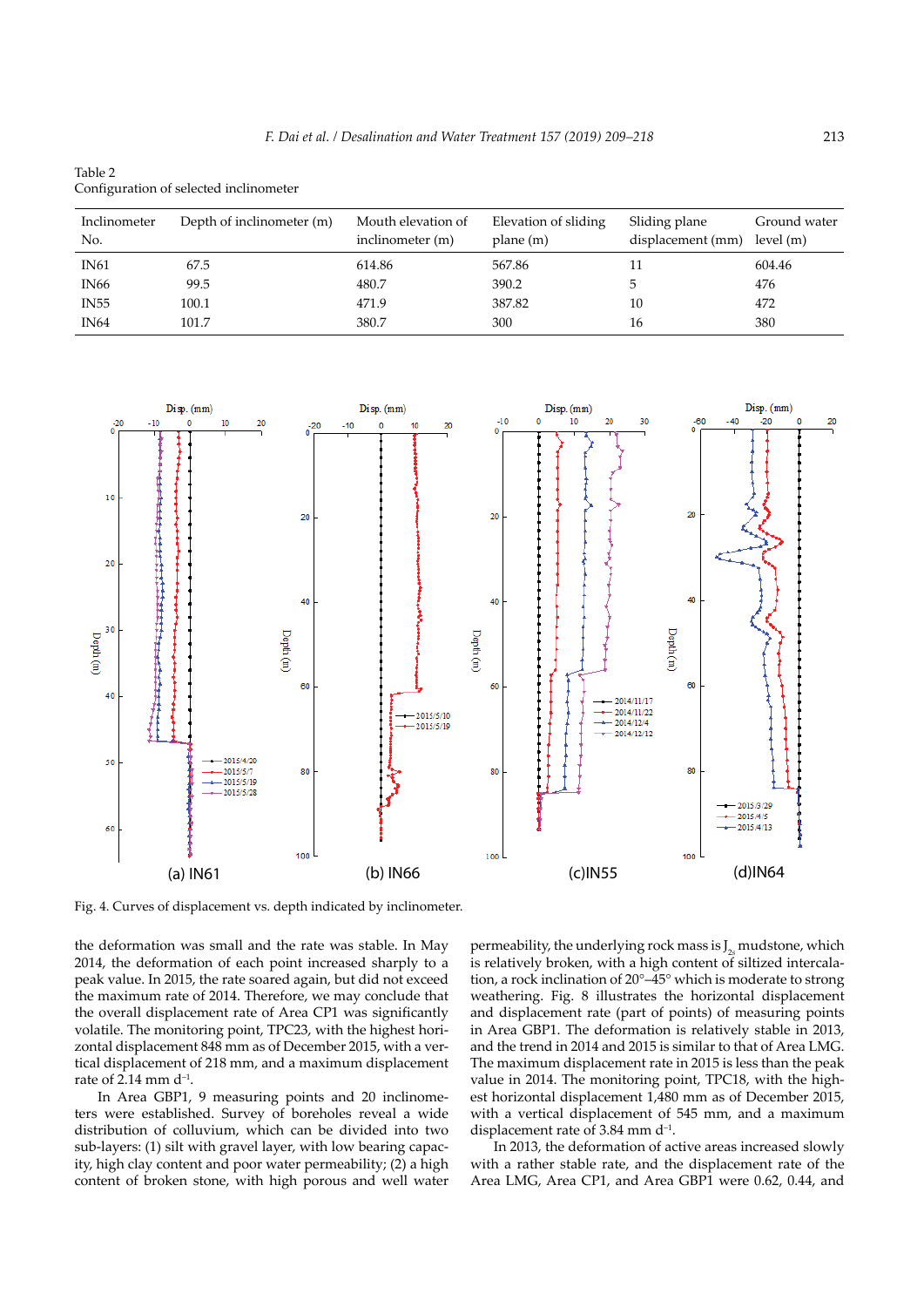

Fig. 5. Five grain size distribution curves.



Fig. 6. Horizontal displacement vs. time, displacement rate vs. time curves of LMG during the monitoring period.

 $0.63$  mm  $d^{-1}$ , respectively. In 2014, the above three areas, respectively, had a highest displacement rate since 2013. The highest displacement rate is Area LMG (5.11 mm  $d^{-1}$ ), followed by Area GBP1 (3.99 mm  $d^{-1}$ ), and Area CP1  $(3.15 \text{ mm d}^{-1})$ . In 2015, the displacement rate in Area LMG was the highest  $(3.16 \text{ mm } d^{-1})$ , followed by Area GBP1  $(3.06 \text{ mm } d^{-1})$ , and Area CP1  $(2.85 \text{ mm } d^{-1})$ . The deformation of Area GBP1 is greater than that of Area CP1 and the Area LMG. The horizontal displacement curves of measuring points in active areas reveal an evidently gradient shape whose height and grade increase with time. This phenomenon proves that the landslide deformation has been increasing on an annual basis.

This article defines the east as  $0^\circ$ , and takes the counterclockwise rotation as the deformation direction of measuring points. Some typical measuring points were selected to describe the relations between the deformed angle and



Fig. 7. Horizontal displacement vs. time, displacement rate vs. time curves of CP1 during the monitoring.



Fig. 8. Horizontal displacement vs. time, displacement rate vs. time curves of GBP1 during the monitoring period.

time (Fig. 9). Because of the ripping of landslide, TPC5 and TPC18 at the deformed boundary of Area GBP1 pointed towards the main slipping plane and have a trend of north. The TPC16, TPC23 and TPC26 began to move towards the north and had stabilized since September 2013. Judging from the curves, we can infer that the landslide underwent a dynamic process and then the slipping plane gradually cut through the whole landslide, finally towards the north (90°). Impacts of Area GBP1, the Area LMG and Area CP1 move towards the north. The horizontal displacement of Area LMG was greater than that of Area CP1, with a tendency of east, but the average direction was north. The deformation direction of Area CP1 is north, while the measuring points on the border are also close to the north.

The mouth cumulative displacement of inclinometers and horizontal displacement of measuring points during the same period are compared. The mouth displacement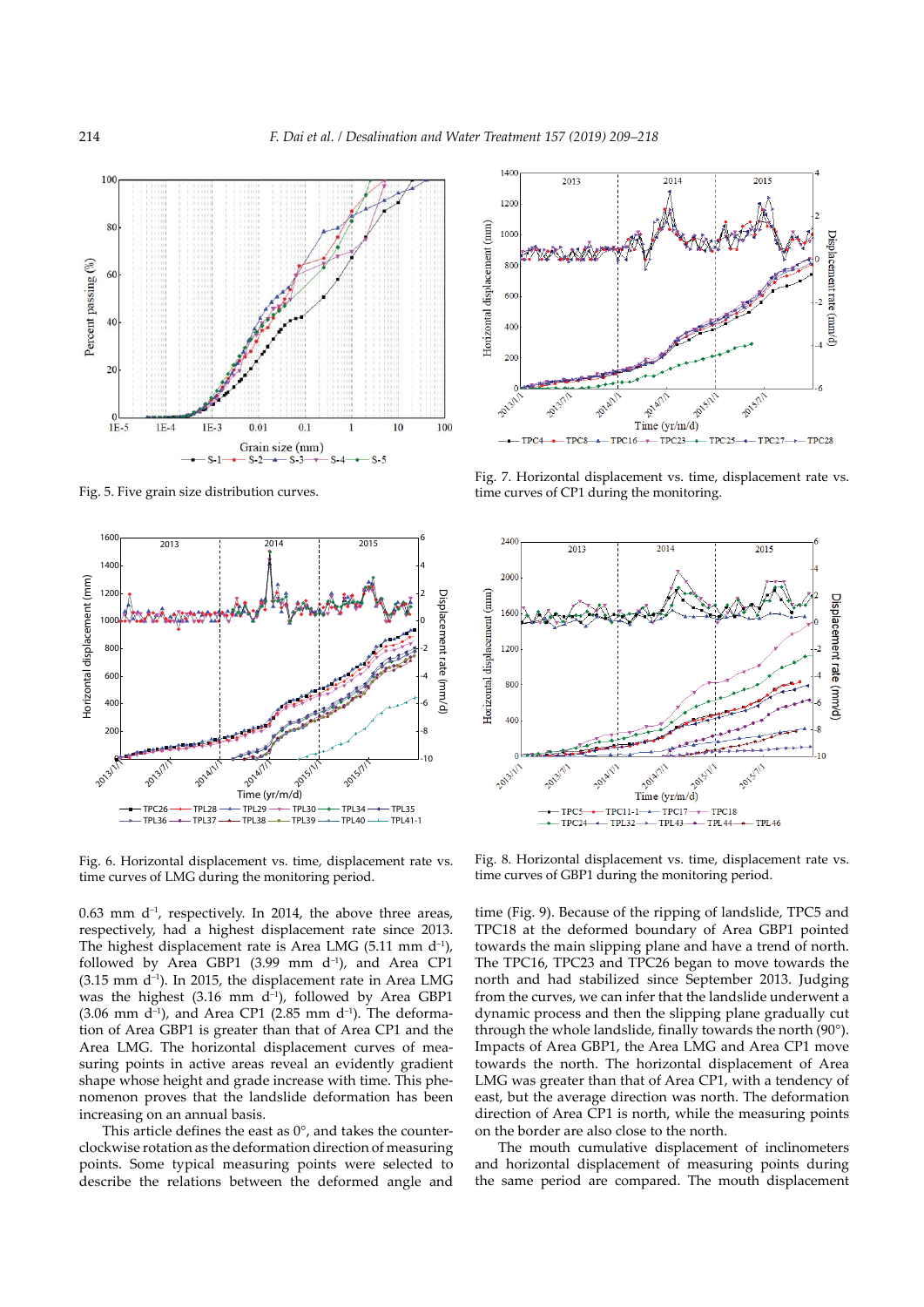

Fig. 9. Deformation angle vs. time curves of representative points during the monitoring period.

of IN61, IN66, IN55, and IN64 are coincident with that of measuring points displacement in general. That is to say, the displacement of ground and the in-depth displacement increase slowly and synchronously. It indicates that the ground deformation is caused by the in-depth deformation. The displacement of inclinometers dramatically change is the slipping plane. Impacts of Area GBP1, the Area CP1 and the Area LMG gradually deformed. The slipping plane passed through the JC1 muddy interlayer. The front of slope is empty, so the slipping plane reverse sheared out, resulting deformation and bulging in reservoir bank. There is a secondary shear in the slope, where stared from the IN66 to IN64. The slipping plane of Area GBP1's slope is 25°–30°, and the Area CP1's slope is 10°–15°.

Based on the results of horizontal displacement and the corresponding displacement rate, the main characteristics were observed as follows:

- The sliding directions of different areas were almost same. The displacement vectors of some measuring points are illustrated in Fig. 2. The deformation direction of Area GBP1 was right on the north (some points at the deformation boundary pointed towards the main slipping plane and converge to the north). The Area GBP1 pushed the Area CP1 and the Area LMG towards to north. There was a tendency to shift eastwards of Area LMG, but the average direction was right on the north.
- The deformation varied spatial. The vertical displacement and maximum displacement rate of the maximum horizontal displacement of monitoring pointed in different areas were shown in Table 1. The maximum displacement point's highest rate of Area LMG was 4.13 mm d<sup>-1</sup>, and that of the Area CP1 was 2.14 mm  $d^{-1}$ , and the Area GBP1 was  $3.84$  mm  $d^{-1}$ . The eastern deformation of Area LMG was greater than those of western Area CP1. The deformation of Area GBP1 was greater than the Area CP1.
- The displacement rate fluctuated with time. In 2013, the displacement rate of Area LMG, CP1, and GBP1 was stable, with annual deformation values of 37.88–143.74, 38. 11–108.76, and 20.33–243. 6 mm year–1. In 2014, the annual deformation of the three areas grew rapidly to about 22.72–357.25, 172.73–339.18, and 53.69–584.03 mm year–1. In 2015, annual deformation increased again in each area, which was about 75.76–462.06, 80.21–413.57, and 57.83–652.5 mm year<sup>-1</sup>, respectively (Figs. 6–8). In 2014 and 2015, the displacement deformation curve showed a gradient shape, with a sharp increase in July, and the displacement rate reached its peak of each separate year. This phenomenon may be explained that the continuous creeping leads to excessive stress and strain energy, and they were released in 2014 and 2015 [26].
- Seasonal creep. The deformation was significant from June to September (rainy season) every year. The displacement rate was especially active in rainy season of 2014 and 2015. The maximum displacement rate in Area GBP1 was  $3.99$  mm d<sup>-1</sup>, Area LMG was  $5.11$  mm d<sup>-1</sup>, and Area CP1 was  $3.16$  mm  $d^{-1}$ . When winter approached, the displacement rate gradually decreased and tended to be stable (Figs. 6–8). The above phenomenon showed that rainfall was a crucial factor accelerating the deformation of landslide. Seasonal changes of landslide corresponded with the increase in recorded rainfall intensity. With the mounting rainfall, the displacement rate added up. The Area C was categorized as a seasonal creeping landslide [27].

# **4. Factors influencing the deformation of the landslide**

The most essential reason why so many large-scale landslides developed in mainland China is the topography and landforms. While the strong earthquake, extreme climate, global climate change, and heavy rainfall trigger the occurrence of landslide [28,29]. A 3-year data show that rainfall intensity and reservoir water are the factors controlled the deformation of landslide.

### *4.1. Deformation is obviously affected by variation of the rainfall*

Statistics related to the precipitation in active areas shows that the total annual rainfall in 2013, 2014, and 2015 amounted to 1,190. 4, 973.6, and 806.2 mm, respectively. The amount of rainy season accounted for 60%–75% of the annual precipitation. It was twice average monthly rainfall.

The displacement of measuring points from different active areas of the landslide has a good correlation with the variation of monthly rainfall (Fig. 10). The point where the displacement varies significantly corresponds to the point of rainfall intensity (July to September), which means, the displacement in response to the rainfall. For example, in October 2014, the widths of cracks LF7-1 and LF7-2 at the junction of Area LMG and Jinjiang Road opened from 5 to 50 cm after a rainfall intensity in 2015. In July 2014, the width of the cracks LF17 in Area CP1 opened from 5 to 15 cm after the rainy season in the same year. In July 2014, the width of cracks LF28-1 and LF28-2 in Area GBP1 opened from 3–5 cm to 25 cm after the rainy seasons of 2014 and 2015. Some of these expansive cracks occurred near the deformation boundary. After that the deformation progressed from local to global (Fig. 1).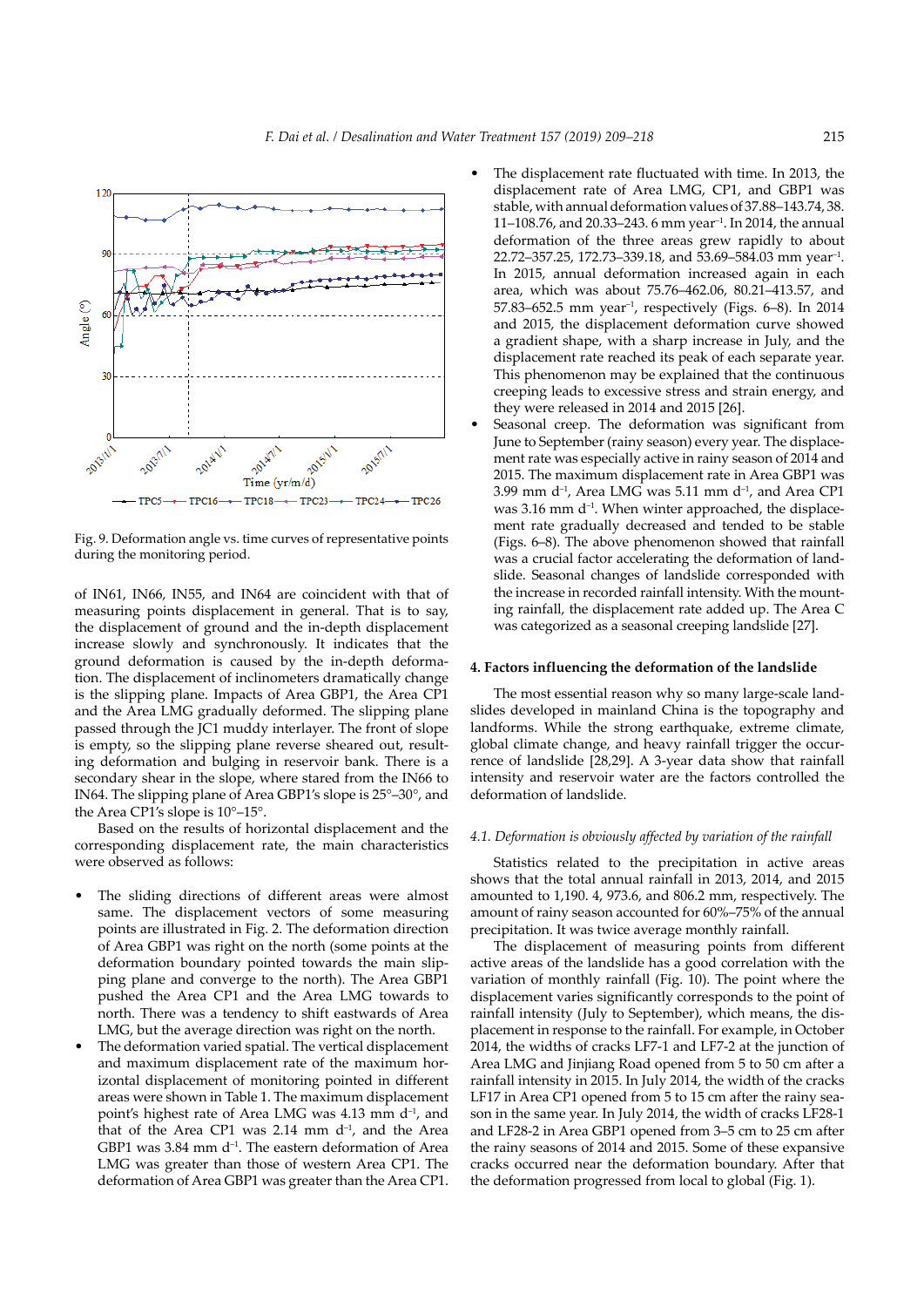

Fig. 10. Relationship between cumulative displacement, rainfall, and the reservoir water level (a) LMG, (b) CP1, and (c) GBP1.

# *4.2. Deformation is obviously affected by variation of the reservoir level*

The water level of reservoir inundation phases I (October 2012), II (July 2013), and III (September 2013) were 354, 370, and 380 m, respectively. At the beginning of July every year, the water level of the reservoir fell to 370 m, and then resumed to 380 m in September every year.

According to the analysis of monitoring data, the deformation is affected by the fluctuation of reservoir water. The deformation is evidently affected by the drawdown of water level (Fig. 10). For instance, after rainy season in July 2013, the water level rose rapidly from 350 m in June to 380 m in September. The measuring points remained stable with no apparent acceleration. Because of the rising water level, the normal stress and pressure pused to landslide increased, prevented the deformation. At the beginning of July 2014, the water level fell from 380 to 370 m, while the deformation began in mid-June, which was prior to the falling of water reservoir. This phenomenon indicates that the impact of reservoir water on deformation is small. Even under a amount of rainfall, the drawdown of reservoir water level is just an auxiliary factor. Therefore, we may infer that the deformation in 2013 was mainly caused by the rainfall, and the changes of reservoir water merely played a minor role. We may also conclude from Fig. 10 that the deformation of TPC16 at the front of landslide has a weakly correlation with the changes of water reservoir water level.

# *4.3. Combined effects of rainfall and water level*

The rainfall and reservoir water are the two major factors that lead to the landslide deformation. It is evident that the deformation became more complex as a result of the coupling of rainfall and reservoir water. For example, from January to March in 2013, 2014, and 2015, the reservoir water levels were, respectively, 350, 380, and 380 m, and there was little precipitation. During these periods, deformation of landslide is rare. Thus, the influence of the reservoir water level on landslide deformation is rather weak. When the rainfalls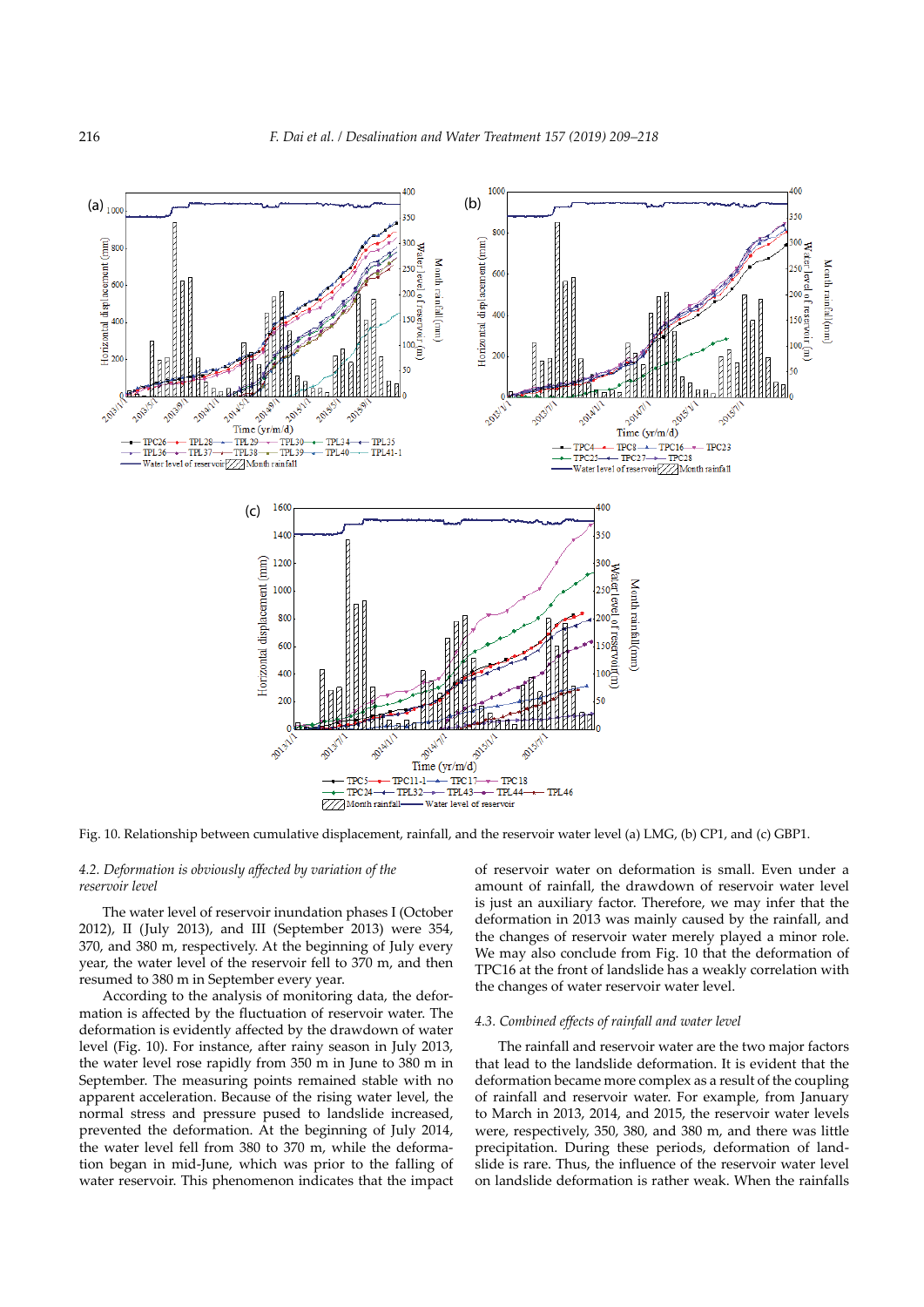were strong, especially during the time when the reservoir water drawdown, the deformation of landslide was significantly evident. For example: the July to September in 2014 and 2015.

## **5. Mechanism of the deformation of the landslide**

Based on the monitoring data and geographical researches of landslide, the mechanism deformation of Area *C* in Suijiang County could be analyzed as follows:

### *5.1. Rainfall is a major influence factor*

Rainfall correlates with the horizontal displacement (deformation rate) significantly. To some extent, there is a positive correlation between rainfall and horizontal displacement (deformation rate), that is to say, the heavier rainfalls lead to the greater horizontal displacement (deformation rate).

The influences of rainfall that infiltrates into the interior of rock and soil are as follows: (1) the stress is uneven caused by mixed saturated and unsaturated soils. The soil with rich clay minerals are expansive due to increasing of water, and the mechanical parameters have changed with reduced shear strength; (2) the ground water level rises, altering the pore pressure; (3) the density of rock and soil increases, and the sliding force increases; (4) the rainfall infiltration is impeded by the impermeable interlayer, and rainwater flows along the surface of the interlayer, causing a greater crack.

### *5.2. Reservoir water is a minor factor*

When the reservoir level changes, the rock and soil of landslide change between unsaturation with saturation, which cause reduction of cohesion and frictional angle. Lab experiment proves that when the material changes from the unsaturated state to saturated, the frictional angle is generally reduced by 10%–15%. And, the cohesion reduced too. The rock and soil in the front of landslide reach to saturation as the reservoir level rises, which cause reduced strength, plastic deformation, and low stability.

When reservoir water level is higher than groundwater level of slope, the reservoir water infiltrates into the slope, enhancing the landslide stability; when reservoir level drops, the underground water level of slope decreases with a lower speed, forming large hydraulic gradient oriented towards the outside of slope and increasing the sliding force, which decrease the stability.

### *5.3. Mechanism of deformation*

The formation of Area C landslide is a complicated geographical and mechanical process. The B and C anti-slide pile plates suffer most of pressure transmitted from Area GBP1. The plates deform due to the excessive accumulation of stress and strain energy. Area GBP1 pushes Area LMG and Area CP1 deforms, especially the Area CP1 has a tendency to the sky.

The slope has gone through a cyclic process of "creepaccelerated deformation-stabilized deformation", which is shown as lapsing – cracking – shearing. During the rainfall intensity period in 2013, the Area GBP1 pushed the Area CP1 and Area LMG to deform. While the Area GBP1 was moving, the cracks and boundary sedimentation were rather obvious to identify. Subsequently, the slipping plane of Area GBP1 moved to north steadily [30,31]. After the rainfall intensity of 2014 and 2015, the Area GBP1 showed greater displacement than the Area CP1 and Area LMG, with an increasing deformation of crack and boundary sedimentation [32]. There are some feathered cracks on the boundary of Area LMG and Area CP1, the muddy intercalation which are affected by precipitation and reservoir water. The mechanical properties have been weakened. Slipping plane of Area CP1 formed and went through the most weakly muddy intercalation JC1. The whole slipping plane has formed by Area GBP1 and Area CP1. Then the landslide moved to north under the influence of rainfall and reservoir water. Terracette appeared at the rear of landslide [33–35]. The boundary of deformation had demonstrated more evidently at the rear of landslide. Radial cracks emerged at the front of landslide, and then sheared out of landslide after bending and bulging.

### **6. Conclusion**

Based on the data of geological research of measuring points and inclinometers, the following conclusions are made:

- The terrain of south is higher than the north, suggesting a potential energy to support the deformation; the back rock is steeper than the front and the interbed of sand shale is soft-hard alternated, all these creating powerful qualifications for the forming of slipping plane; the cracks are well developed, providing a convenience to water penetration and transportation. The soil is rich in hydrophilic clay minerals with water-swelling, diminishing its mechanical properties and stability.
- The Area C is a reactivated ancient-landslide. The Area GBP1 and Area CP1 have formed a slipping plane and the slope continues to deform with time. The Area CP1 exists as a secondary slipping plane.
- The safety factor is 1.2 in natural condition, while the safety factor would drop to 0.99 in heavy rainfall and reservoir inundation.
- Influenced by the rainfall and reservoir water, the slope deformation is more evident, while the former one being the major influence factor. Impacted by the two cyclical factors, the mechanical properties and stability of landslide were diminished. During the rainy season, the deformation rate increases sharply, or the deformation rate will remain stable. The deformation is much more evidently affected by the drawdown of water level than the rising. When the rainfalls become more frequent, especially during the time when the reservoir water level drawdown, the deformation of landslide is significantly evident.
- The possibility of high-speed slip is very small. The Area C is categorized as a creeping landslide. The constant deformation will create a serious threat to the residents and the environment. Relevant measures should be taken to protect the safety of lives and properties in Area C. For example, we may eliminate or reduce the influence of water (rainfall and reservoir water), alter the geometry of rock and soil, and set up anti-slide tie.